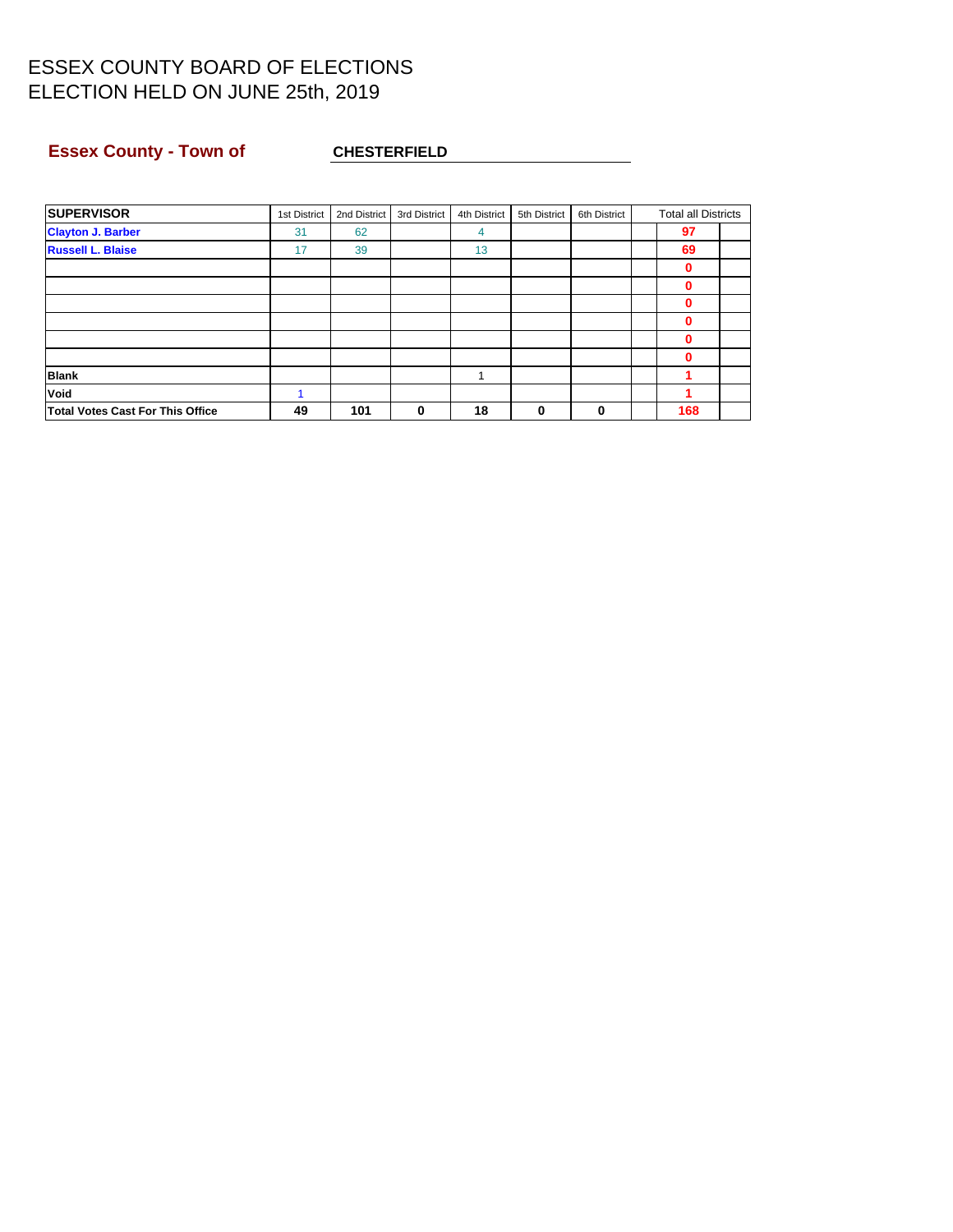### **Essex County - Town of CROWN POINT**

| <b>COUNCILMEN(FULL TERM)</b>            | 1st District | 2nd District | 3rd District   | 4th District | 5th District | 6th District | <b>Total all Districts</b> |  |
|-----------------------------------------|--------------|--------------|----------------|--------------|--------------|--------------|----------------------------|--|
| John I. Wayman                          | 32           | 22           | 45             |              |              |              | 99                         |  |
| <b>Roxanne Burns</b>                    | 22           | 16           | 18             |              |              |              | 56                         |  |
| <b>Clayton D. Menser</b>                | 41           | 16           | 19             |              |              |              | 76                         |  |
| <b>Tara A. Peters</b>                   | 51           | 22           | 54             |              |              |              | 127                        |  |
|                                         |              |              |                |              |              |              | $\mathbf 0$                |  |
|                                         |              |              |                |              |              |              | $\mathbf{0}$               |  |
|                                         |              |              |                |              |              |              | $\mathbf{0}$               |  |
|                                         |              |              |                |              |              |              | $\mathbf 0$                |  |
| <b>Blank</b>                            | 17           | 16           | 26             |              |              |              | 59                         |  |
| Void                                    | 1            |              | $\overline{2}$ |              |              |              | 3                          |  |
| <b>Total Votes Cast For This Office</b> | 164          | 92           | 164            | 0            | $\mathbf 0$  | $\mathbf 0$  | 420                        |  |
|                                         |              |              |                |              |              |              |                            |  |
| <b>SUPT. Of HIGHWAYS</b>                | 1st District | 2nd District | 3rd District   | 4th District | 5th District | 6th District | <b>Total all Districts</b> |  |
| <b>Roy Cutting</b>                      | 11           | 14           | 9              |              |              |              | 34                         |  |
| <b>Cory Armstrong</b>                   | 14           | 8            | 13             |              |              |              | 35                         |  |
| <b>Kevin E. Woods</b>                   | 55           | 24           | 58             |              |              |              | 137                        |  |
|                                         |              |              |                |              |              |              | $\mathbf{0}$               |  |
|                                         |              |              |                |              |              |              | $\mathbf 0$                |  |
|                                         |              |              |                |              |              |              | $\mathbf{0}$               |  |
|                                         |              |              |                |              |              |              | $\mathbf{0}$               |  |
|                                         |              |              |                |              |              |              | $\mathbf{0}$               |  |
| <b>Blank</b>                            | 2            |              | $\mathbf{1}$   |              |              |              | 3                          |  |
| Void                                    |              |              | $\mathbf{1}$   |              |              |              | 1                          |  |

**Total Votes Cast For This Office 82 46 82 0 0 0 210**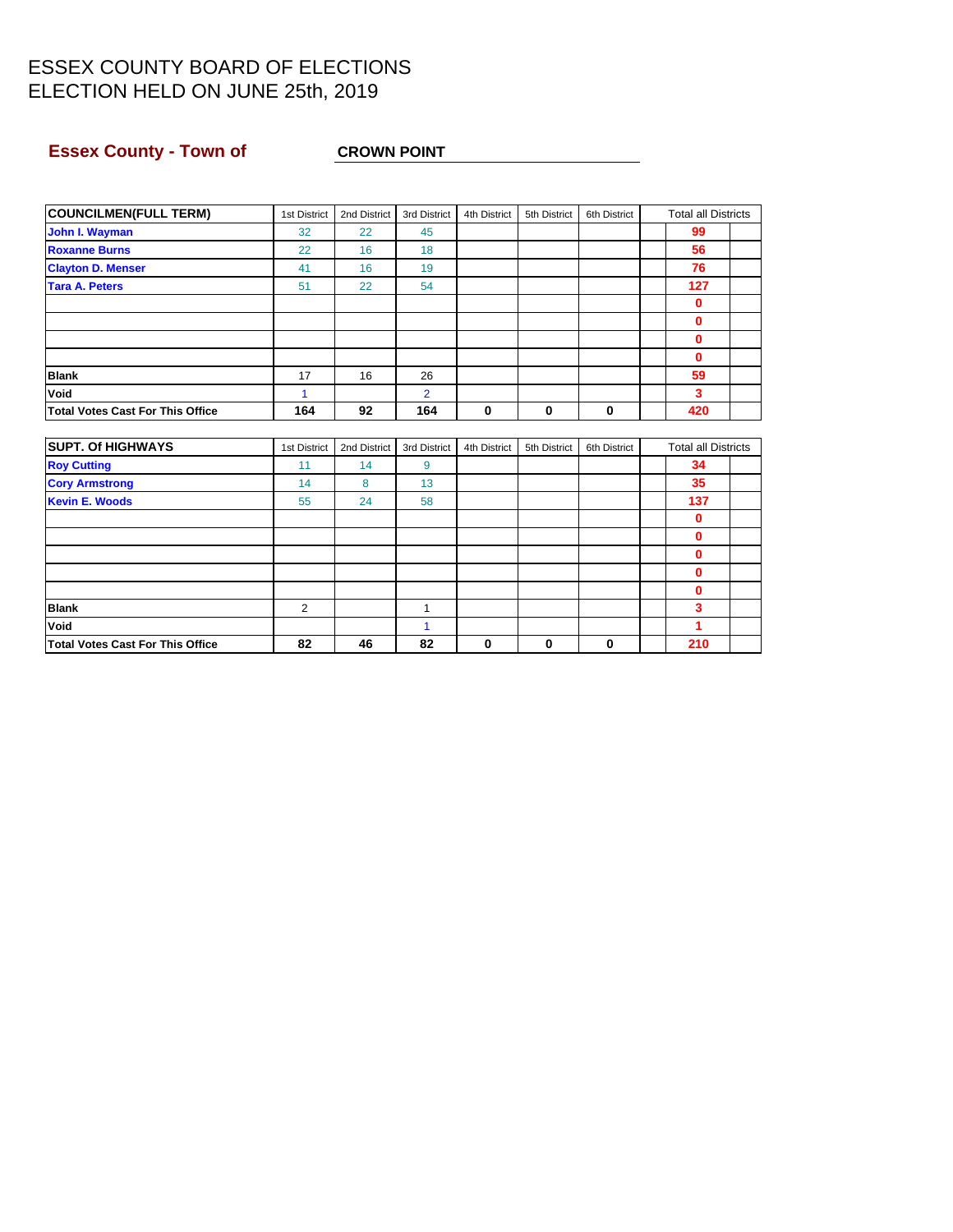### **ESSEX County - Town of ELIZABETHTOWN-DEMOCRATIC**

| <b>COUNCILMEN(UNEXPIRED TERM)</b>       | 1st District | 2nd District | 3rd District | 4th District | 5th District | 6th District | <b>Total all Districts</b> |  |
|-----------------------------------------|--------------|--------------|--------------|--------------|--------------|--------------|----------------------------|--|
| <b>Richard Guy Smith</b>                | 6            |              |              |              |              |              | 6                          |  |
| <b>Cathleen Bradley Reusser</b>         | 53           |              |              |              |              |              | 53                         |  |
|                                         |              |              |              |              |              |              | 0                          |  |
|                                         |              |              |              |              |              |              | 0                          |  |
|                                         |              |              |              |              |              |              | 0                          |  |
|                                         |              |              |              |              |              |              | 0                          |  |
|                                         |              |              |              |              |              |              | $\bf{0}$                   |  |
|                                         |              |              |              |              |              |              | 0                          |  |
| <b>Blank</b>                            |              |              |              |              |              |              | 0                          |  |
| Void                                    |              |              |              |              |              |              | 0                          |  |
| <b>Total Votes Cast For This Office</b> | 59           | 0            | 0            | 0            | 0            | $\Omega$     | 59                         |  |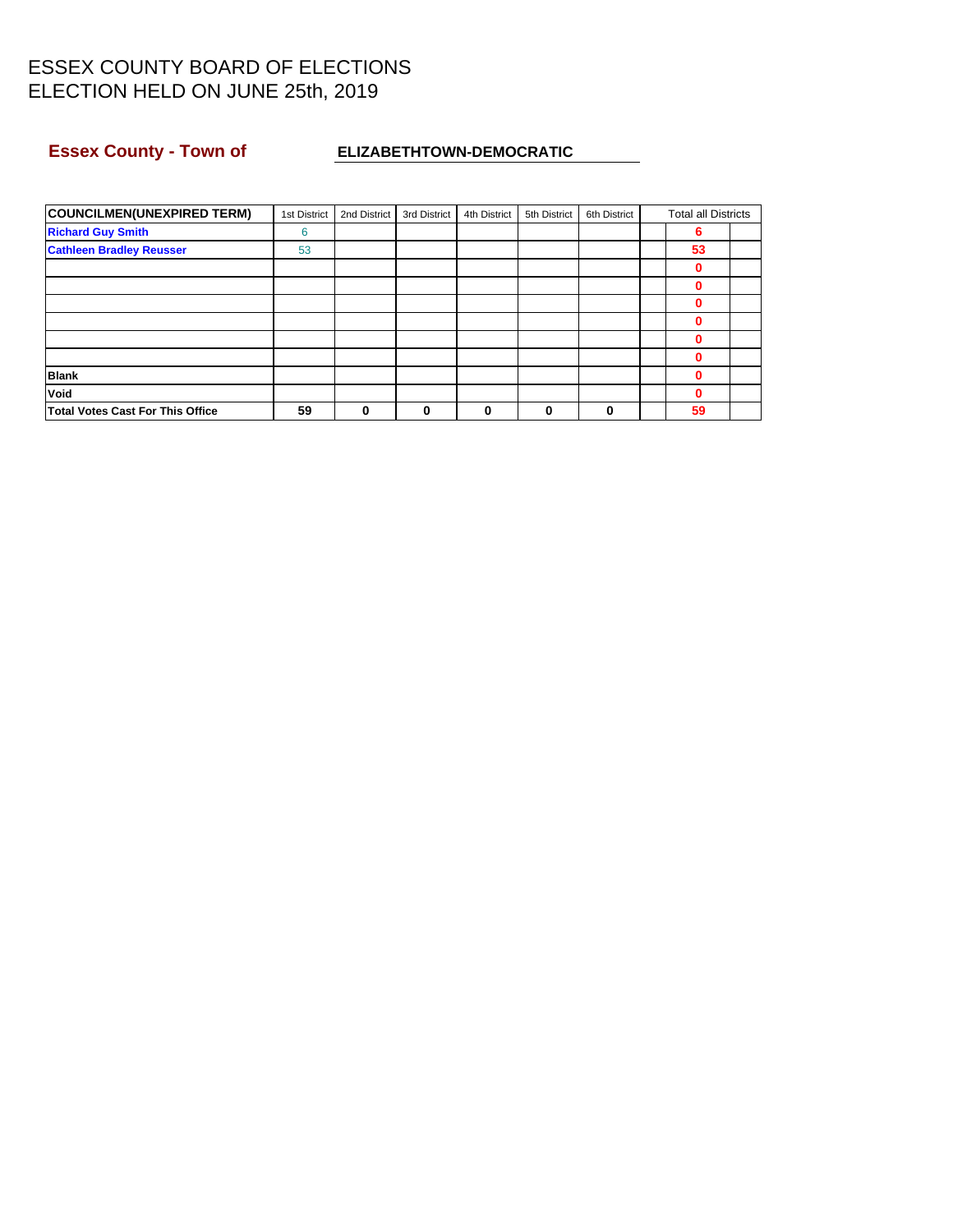### Essex County - Town of **ELIZABETHTOWN-REPUBLICAN**

| <b>COUNCILMEN(UNEXPIRED TERM)</b>       | 1st District | 2nd District | 3rd District | 4th District | 5th District | 6th District | <b>Total all Districts</b> |  |
|-----------------------------------------|--------------|--------------|--------------|--------------|--------------|--------------|----------------------------|--|
| <b>Cathleen Bradley Reusser</b>         | 41           |              |              |              |              |              | 41                         |  |
| <b>Kenneth W. Fenimore</b>              | 39           |              |              |              |              |              | 39                         |  |
|                                         |              |              |              |              |              |              | 0                          |  |
|                                         |              |              |              |              |              |              | 0                          |  |
|                                         |              |              |              |              |              |              | 0                          |  |
|                                         |              |              |              |              |              |              | 0                          |  |
|                                         |              |              |              |              |              |              | 0                          |  |
|                                         |              |              |              |              |              |              | 0                          |  |
| <b>Blank</b>                            |              |              |              |              |              |              | 0                          |  |
| Void                                    |              |              |              |              |              |              | $\bf{0}$                   |  |
| <b>Total Votes Cast For This Office</b> | 80           | $\bf{0}$     | 0            | 0            | 0            | 0            | 80                         |  |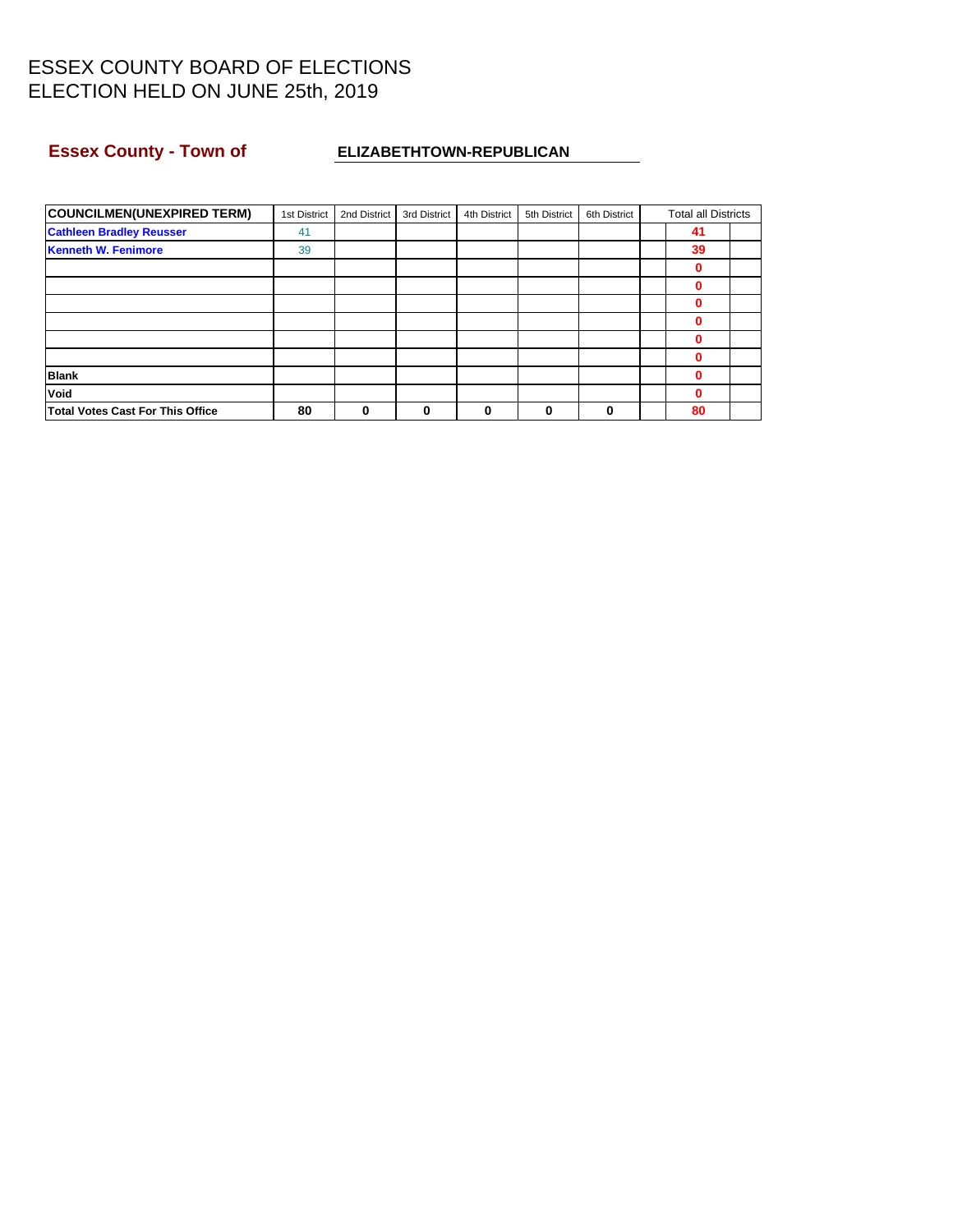### **Essex County - Town of JAY-DEMOCRATIC**

| <b>COUNCILMEN(UNEXPIRED TERM)</b>       | 1st District | 2nd District | 3rd District | 4th District | 5th District | 6th District | <b>Total all Districts</b> |  |
|-----------------------------------------|--------------|--------------|--------------|--------------|--------------|--------------|----------------------------|--|
| <b>Christopher Garrow</b>               | 27           | 15           |              |              |              |              | 42                         |  |
| <b>Knut Sauer</b>                       | 75           | 29           |              |              |              |              | 104                        |  |
| <b>Write-In Steve Amstutz</b>           | 3            |              |              |              |              |              | 3                          |  |
|                                         |              |              |              |              |              |              | 0                          |  |
|                                         |              |              |              |              |              |              | $\bf{0}$                   |  |
|                                         |              |              |              |              |              |              | 0                          |  |
|                                         |              |              |              |              |              |              | 0                          |  |
|                                         |              |              |              |              |              |              | 0                          |  |
| <b>Blank</b>                            |              |              |              |              |              |              | 0                          |  |
| Void                                    |              |              |              |              |              |              | $\bf{0}$                   |  |
| <b>Total Votes Cast For This Office</b> | 105          | 44           | 0            | 0            | 0            | 0            | 149                        |  |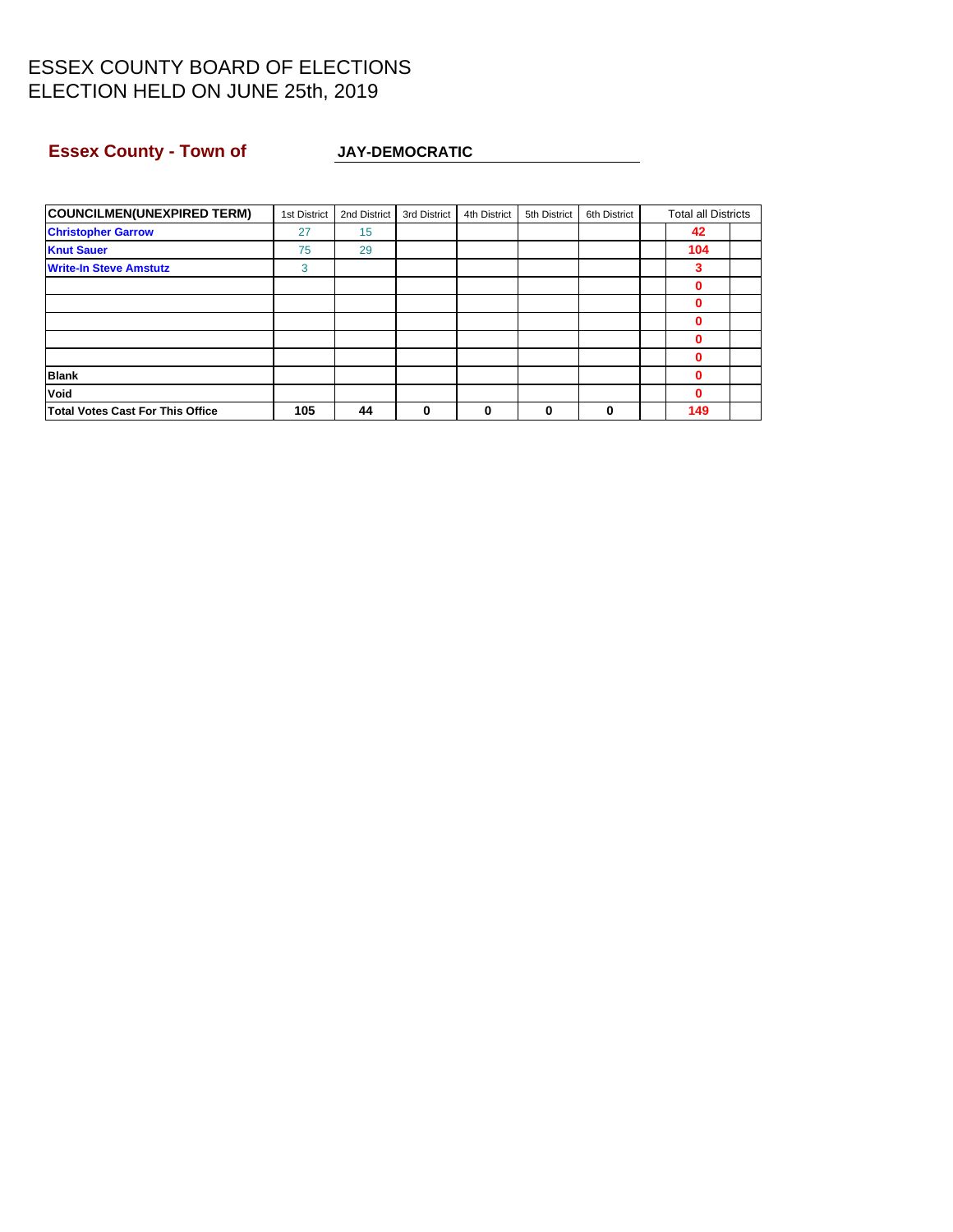### **Essex County - Town of KEENE-REPUBLICAN**

| <b>COUNCILMEN(FULL TERM)</b>            | 1st District | 2nd District | 3rd District | 4th District | 5th District | 6th District | <b>Total all Districts</b> |  |
|-----------------------------------------|--------------|--------------|--------------|--------------|--------------|--------------|----------------------------|--|
| <b>David Deyo</b>                       | 40           | 12           |              |              |              |              | 52                         |  |
| John E. Hudson                          | 15           | 12           |              |              |              |              | 27                         |  |
| <b>Jerry D. Smith</b>                   | 16           | 13           |              |              |              |              | 29                         |  |
| <b>Write-In Brianna Murphy</b>          |              |              |              |              |              |              |                            |  |
|                                         |              |              |              |              |              |              | 0                          |  |
|                                         |              |              |              |              |              |              | 0                          |  |
|                                         |              |              |              |              |              |              | 0                          |  |
|                                         |              |              |              |              |              |              | 0                          |  |
| <b>Blank</b>                            | 14           | 3            |              |              |              |              | 17                         |  |
| Void                                    |              |              |              |              |              |              | 0                          |  |
| <b>Total Votes Cast For This Office</b> | 86           | 40           | 0            | 0            | 0            | 0            | 126                        |  |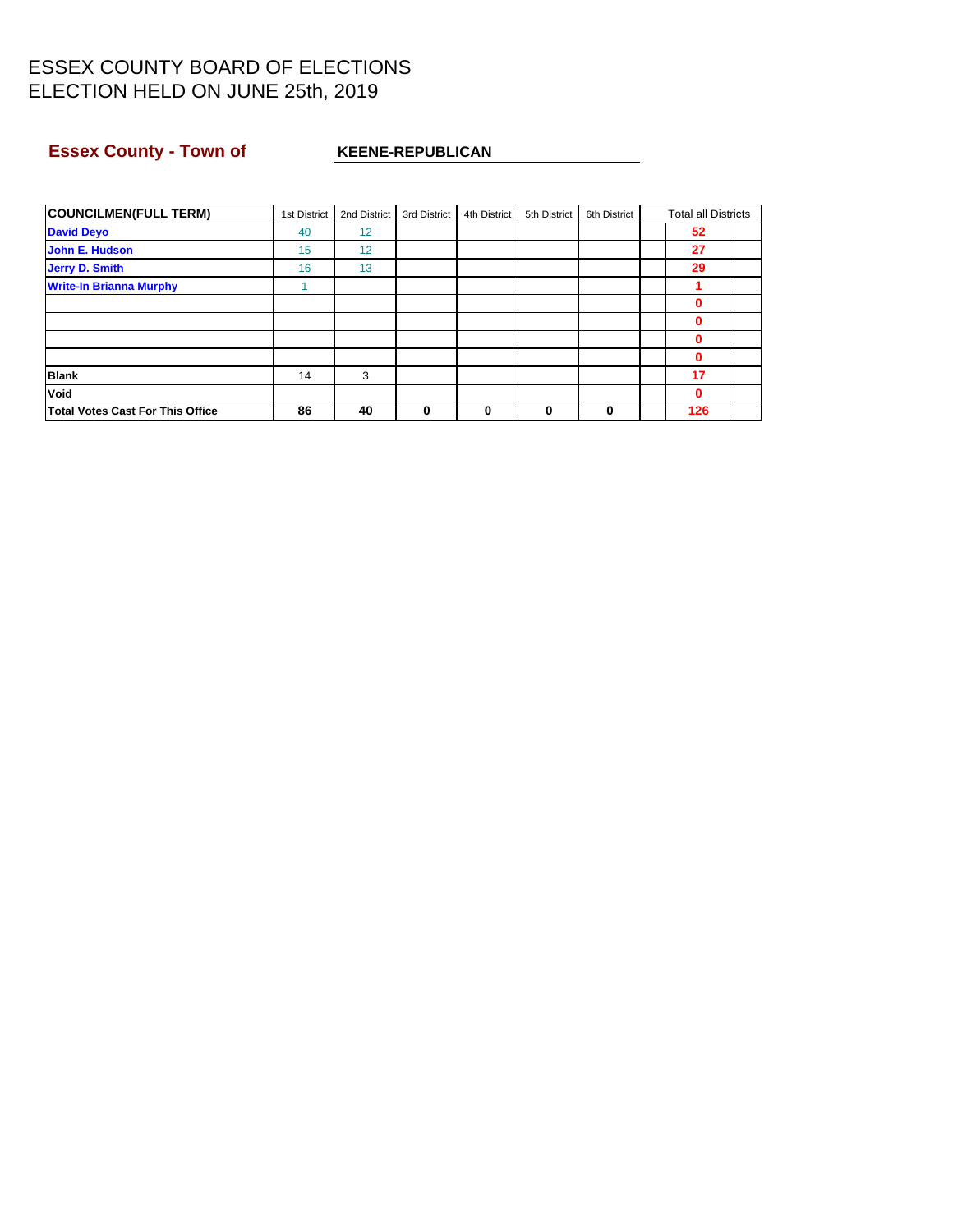### **Essex County - Town of NEWCOMB-REPUBLICAN**

| <b>SUPT. Of HIGHWAYS</b>         | 1st District | 2nd District | 3rd District | 4th District | 5th District | 6th District | <b>Total all Districts</b> |  |
|----------------------------------|--------------|--------------|--------------|--------------|--------------|--------------|----------------------------|--|
| <b>Clifford J. Demars</b>        | 36           |              |              |              |              |              | 36                         |  |
| <b>Norman J. Fifield</b>         | 28           |              |              |              |              |              | 28                         |  |
|                                  |              |              |              |              |              |              | 0                          |  |
|                                  |              |              |              |              |              |              | 0                          |  |
|                                  |              |              |              |              |              |              | 0                          |  |
|                                  |              |              |              |              |              |              | 0                          |  |
|                                  |              |              |              |              |              |              | 0                          |  |
|                                  |              |              |              |              |              |              | 0                          |  |
| <b>Blank</b>                     |              |              |              |              |              |              |                            |  |
| Void                             |              |              |              |              |              |              | 0                          |  |
| Total Votes Cast For This Office | 65           | 0            | 0            | 0            | 0            | 0            | 65                         |  |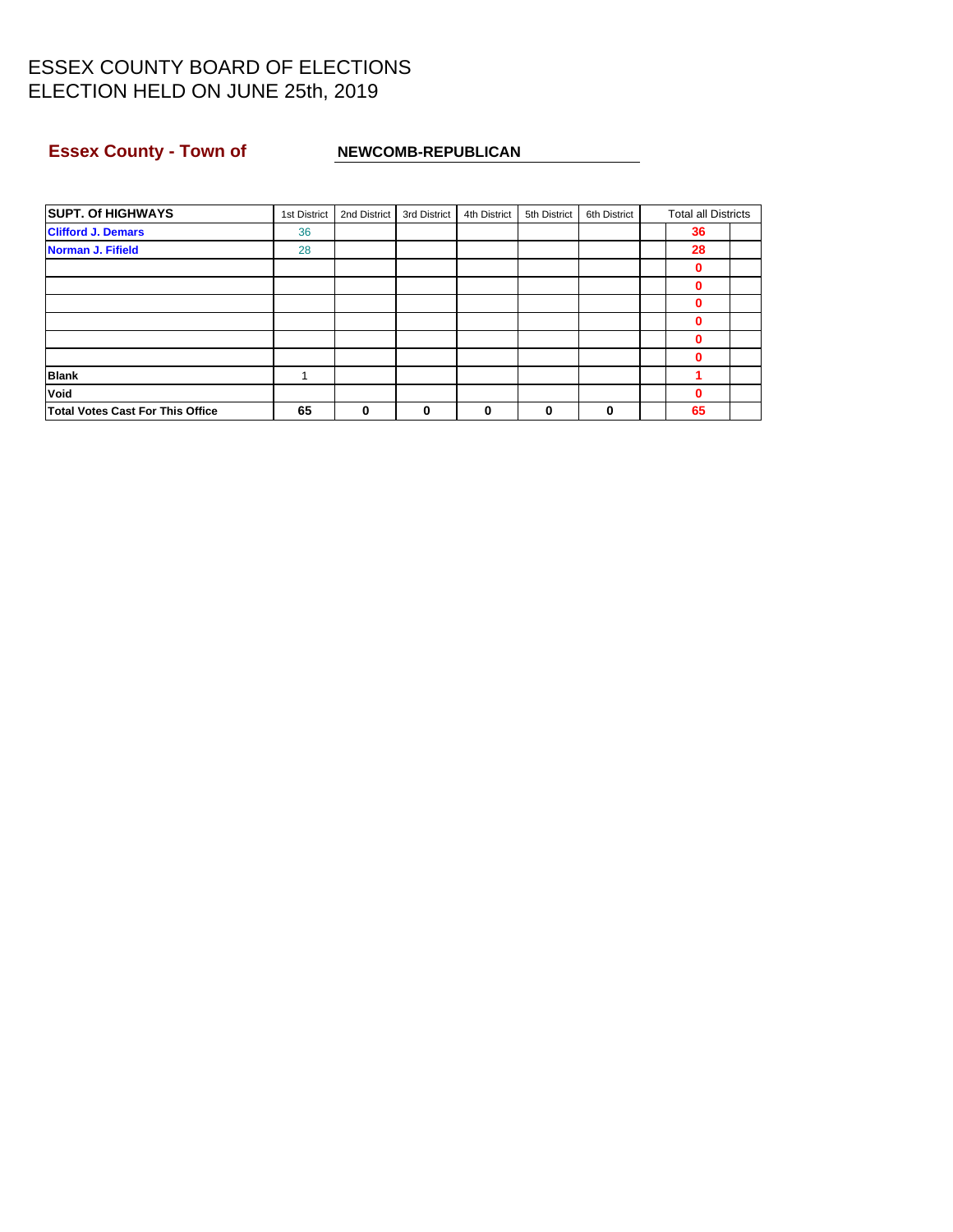### **Essex County - Town of NORTH ELBA-REPUBLICAN**

| <b>COUNCILMEN(FULL TERM)</b>            | 1st District | 2nd District   | 3rd District | 4th District | 5th District | 6th District | 7th District   | <b>Total all Districts</b> |  |
|-----------------------------------------|--------------|----------------|--------------|--------------|--------------|--------------|----------------|----------------------------|--|
| Jeremy J. Mihill                        | 10           | $\overline{2}$ | 20           | 19           | 17           | 21           | $\overline{2}$ | 91                         |  |
| <b>Richard D. Cummings</b>              | 22           | 6              | 36           | 24           | 33           | 33           | 4              | 158                        |  |
| <b>Doug Hoffman</b>                     | 12           | 8              | 17           | 26           | 24           | 13           | 3              | 103                        |  |
|                                         |              |                |              |              |              |              |                | 0                          |  |
|                                         |              |                |              |              |              |              |                | 0                          |  |
|                                         |              |                |              |              |              |              |                | 0                          |  |
|                                         |              |                |              |              |              |              |                | 0                          |  |
|                                         |              |                |              |              |              |              |                | 0                          |  |
| <b>Blank</b>                            | 2            | 2              | 4            |              | 10           | 7            | 2              | 34                         |  |
| <b>Void</b>                             |              |                |              |              |              |              |                | 2                          |  |
| <b>Total Votes Cast For This Office</b> | 46           | 18             | 78           | 76           | 84           | 74           | 12             | 388                        |  |